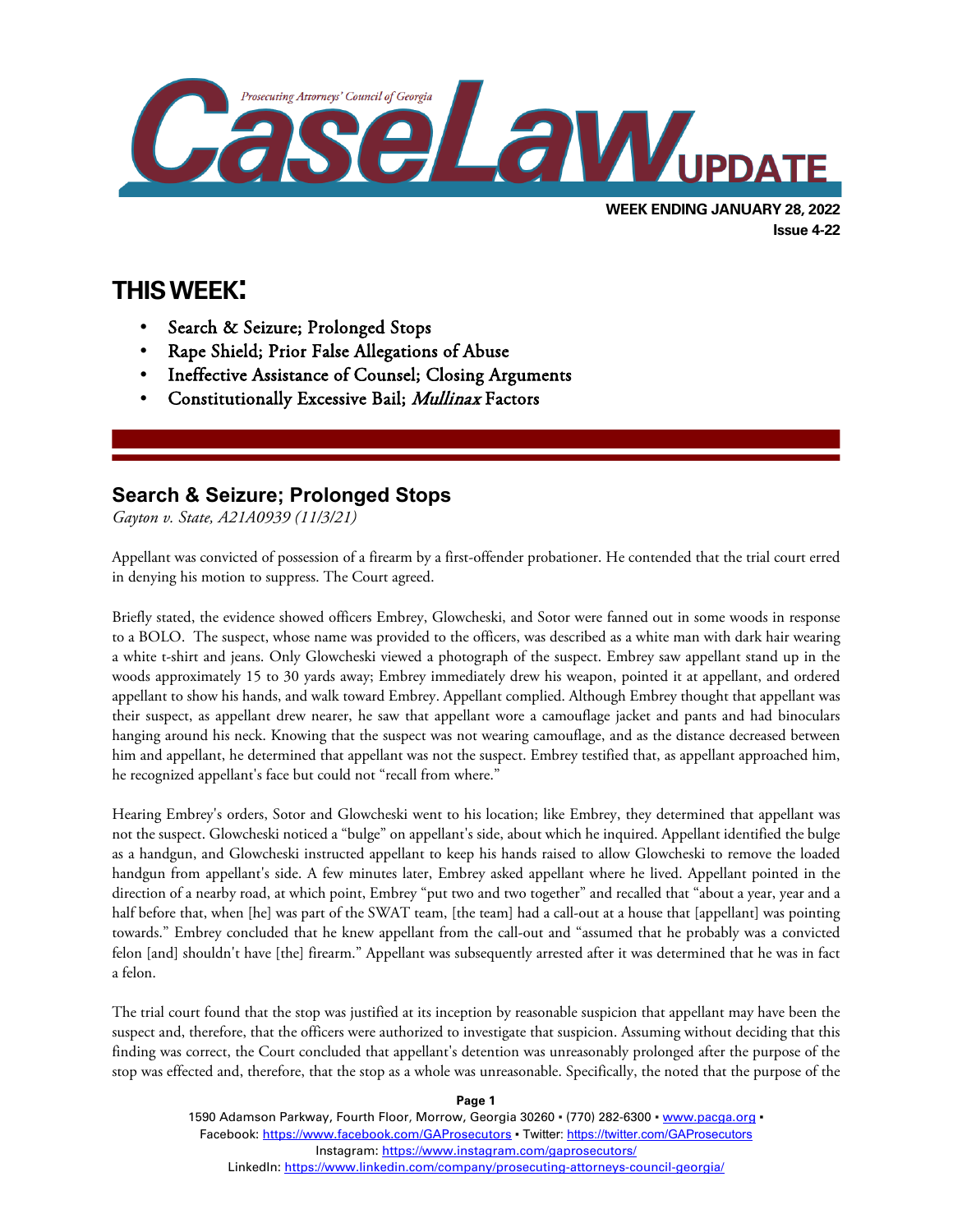

stop, as found by the trial court and supported by the record, was, at least initially, to determine whether appellant was the fleeing suspect. This purpose defines the proper scope of appellant's detention — verifying or dispelling the suspicion that he may have been the suspect. Notwithstanding the difference between appellant's appearance and that of the suspect, as well as its findings that the officers determined that appellant did not match the suspect's appearance, the trial court determined that the officers "were not required to dismiss [appellant] as the fleeing [suspect], outright, based on clothing alone." However, the Court found, the record did not support the trial court's conclusion because the State did not produce evidence that established a basis for reasonable suspicion that appellant might have been the suspect in light of the difference in appearance. For example, nothing in the record showed that appellant resembled the suspect in any aspect besides race, gender, and hair color or that his behavior was otherwise suspicious. Nor did the State enter into evidence photographs of the suspect from which the trial court could determine that appellant resembled the suspect in other respects. Therefore, based on the record, the Court concluded that the obvious difference in attire, when viewed by an objective officer under the circumstances, dispelled any reasonable suspicion that appellant was the suspect, and the trial court erred by finding that the officers were justified in continuing the detention after determining that appellant's appearance did not match the suspect's.

Furthermore, the Court stated, even without reasonable suspicion that appellant may have been the suspect, the officers still would have been authorized to prolong the detention if good cause had appeared in the meantime to justify a continuation of the detention to pursue a different investigation. The trial court found that appellant's admission that he had been convicted of a felony justified the officers' pursuing an investigation of whether appellant was a felon-inpossession of a firearm. However, the admission was made, as the trial court found, "a few minutes" after the officers approached appellant and had an opportunity to determine that his appearance did not match the suspect's. It is axiomatic that reasonable suspicion to justify a detention may not be premised on facts discovered *after* the detention's initiation, In other words, reasonable suspicion to justify prolonging a detention to pursue an unrelated investigation may not be based on facts learned *after* the suspicion justifying the initial detention is dispelled. Thus, the Court determined, appellant's admission about his prior conviction could not establish the reasonable suspicion necessary to justify prolonging the detention because the admission was obtained as a result of the detention being prolonged after its purpose had concluded.

Moreover, the Court noted, the State offered no evidence that other good cause to justify prolonging the detention appeared before the initial suspicion had dissipated. As found by the trial court and shown by the record, by the time the officers determined that appellant did not match the suspect's description, they knew that he was a white man with dark hair wearing a camouflage jacket and pants with a pair of binoculars hanging from his neck; that he had been in the woods; that he complied with Embrey's commands; that Embrey recognized appellant's face but could not recall from where; and that there was a bulge on appellant's side. Taking into account the totality of the circumstances, the Court found that these facts did not establish reasonable suspicion of criminal activity because there was no objective manifestation that appellant had or was about to commit a crime.

And, the Court stated, Embrey's mere recognition of appellant's face did not establish reasonable suspicion justifying the prolonged detention. Though Embrey eventually determined that he recognized appellant from a previous SWAT call-out and, based on SWAT's involvement, believed the previous arrest was for a felony, such information was learned as a result of the investigation's prolongation and cannot serve as the basis for extending the detention. Even if Embrey had realized at the outset that he recognized appellant from a previous arrest, a past arrest for a crime, without more, is simply not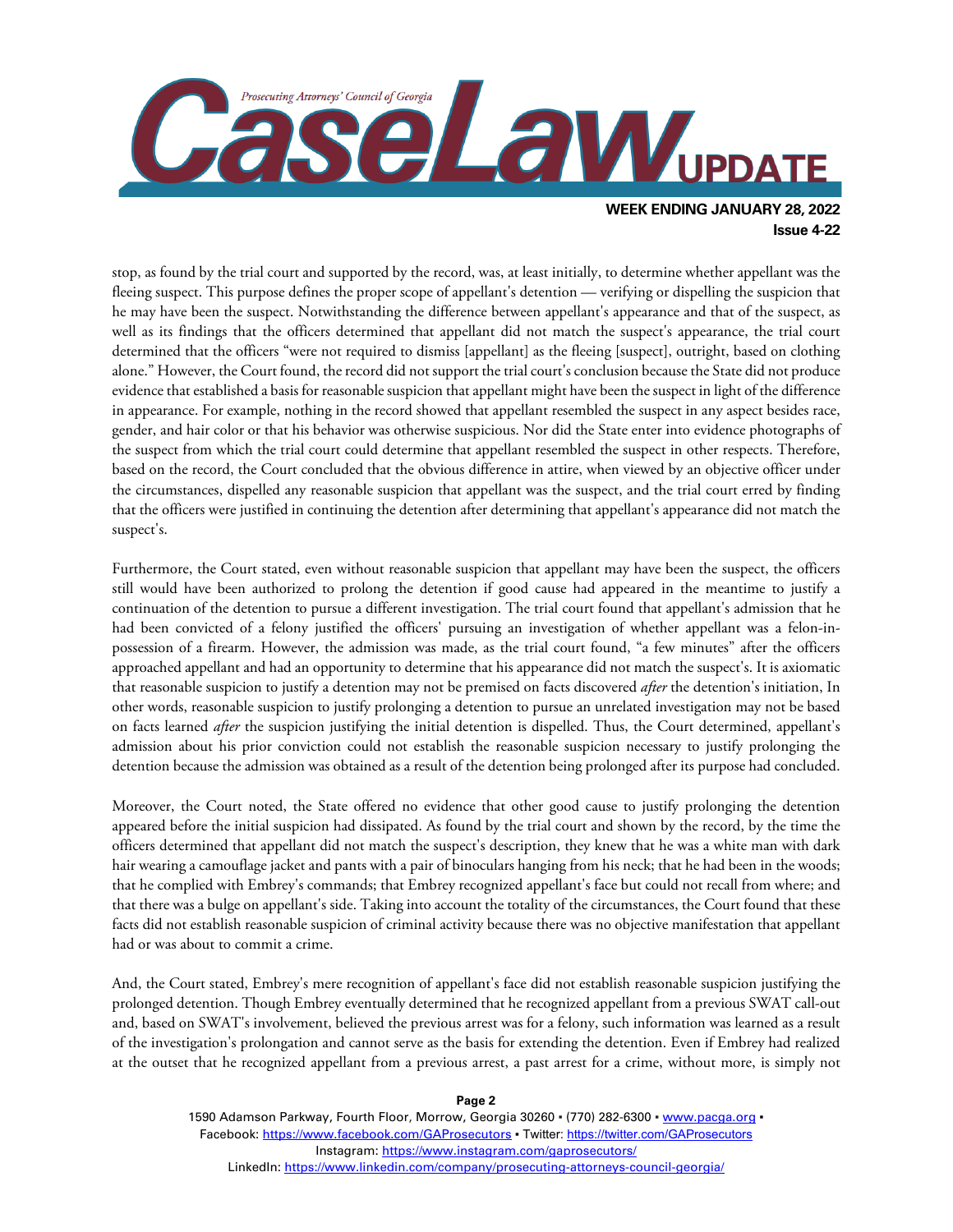

enough to provide reasonable, articulable suspicion that the person is currently committing the crime for which he was previously arrested. Likewise, wearing camouflage in the woods is not a crime, nor could that activity lead to an objective determination that appellant was about to be engaged in criminal activity.

Finally, the Court found, the presence of the "bulge" on appellant's side, standing alone, did not provide a basis for reasonable suspicion that he was involved in criminal activity. The trial court reasoned that appellant "was in camouflage attire which, arguably, indicated that he may have been hunting thereby leading the officers to reasonably suspect that the bulge was, in fact, a concealed weapon," but these facts supported, at best, a hunch that the bulge was a weapon and a hunch cannot establish reasonable suspicion of criminal activity. And while the presence of a suspected weapon, together with other circumstances, may provide reasonable suspicion of criminal activity to justify initiating or prolonging a detention, the Court found that the record did not show the existence of other facts and circumstances which would have provided grounds to detain appellant further. Accordingly, the Court held, appellant's continued detention was not justified by reasonable suspicion that he was involved in criminal activity, and the trial court thus erred by denying his motion to suppress.

#### **Rape Shield; Prior False Allegations of Abuse**

*Vallejo v. State, A21A1110 (11/3/21)*

Appellant was convicted of child molestation. The evidence showed that he molested the 15-year-old victim while he was living with the victim and her mother. Before trial, appellant filed a "Motion to Admit False Allegations of Sexual Misconduct by the Alleged Victim," contending that when the victim was a 6-year-old, she and her mother falsely accused the victim's father of child molestation. At a hearing on the motion, appellant presented the testimony of a former sheriff's investigator and the victim's former stepmother. After the hearing, the trial court denied appellant's motion, finding that the evidence presented only "a possibility of falsehood as opposed to a reasonable probability of falsehood." In the order denying appellant's motion for new trial, the trial court again stated that it had considered the evidence presented at the hearing and found that appellant "had not carried his burden of showing a reasonable probability of falsity."

Appellant contended that the trial court erred. Specifically, he contended that he presented sufficient evidence of falsity to allow the evidence to be admitted. A divided full Court disagreed.

The Court stated that in prosecutions for child molestation, Georgia's Rape Shield Statute prohibits testimony regarding a complaining witness's past sexual behavior, but it does not prohibit testimony regarding previous false allegations by the complaining witness. But, before such evidence can be admitted, the trial court must make a threshold determination outside the presence of the jury that a reasonable probability of falsity exists. In this context, a reasonable probability is a probability sufficient to undermine confidence in the outcome. Defendants have the burden of coming forward with evidence at the hearing to establish a reasonable probability that the victim had made a prior false accusation of sexual misconduct.

And here, the Court noted, relying on what the Court characterized as "dubious inferences drawn from the investigator's and former stepmother's testimony," appellant contended that the evidence showed that the victim's mother had a motive to coach the victim into making false allegations against her father and that the victim was, in fact, coached. However, the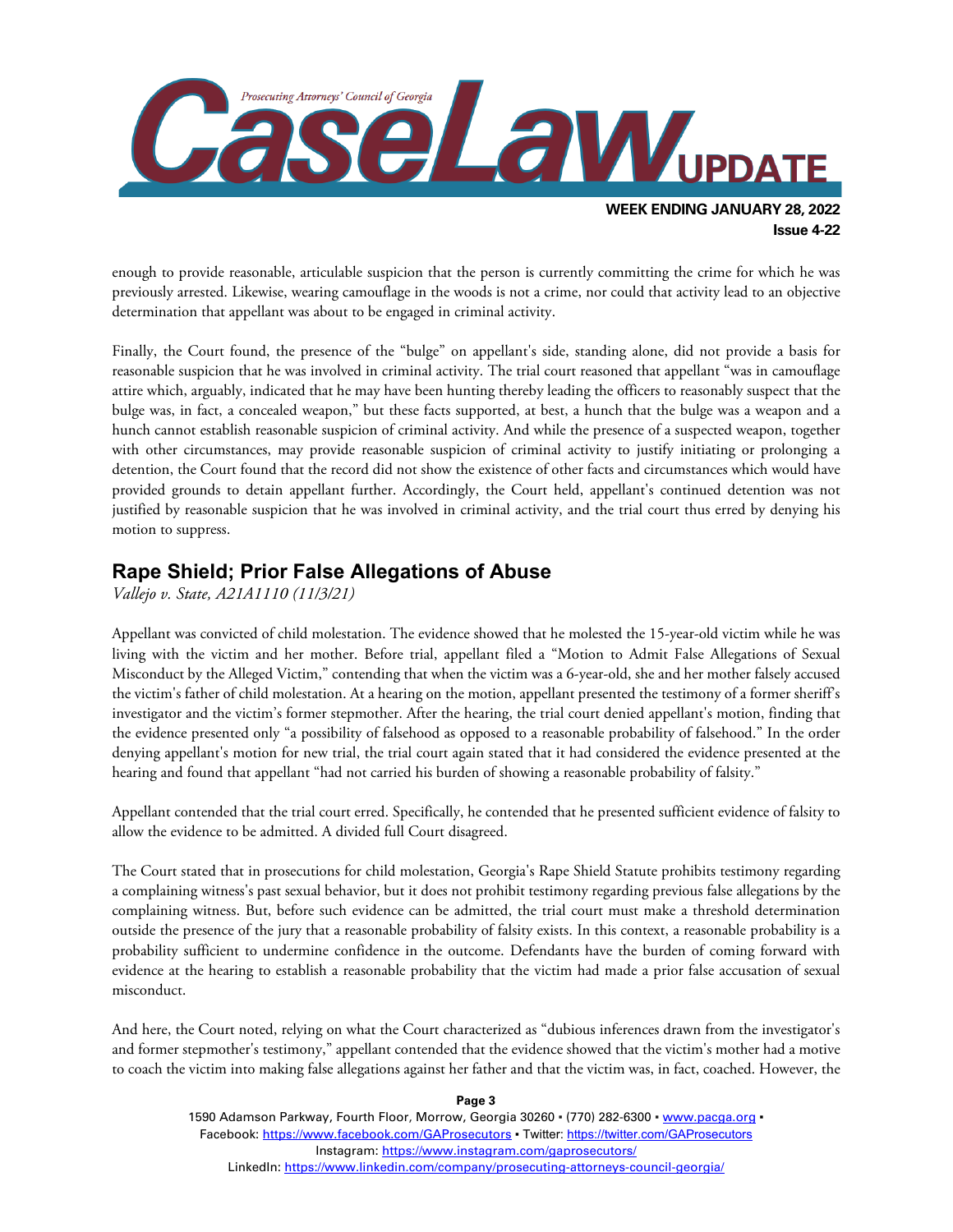

Court stated, this argument goes to the credibility of the witnesses' testimony. In fact, appellant was effectively asserting that the trial court should have credited the stepmother's testimony over the investigator's testimony. But, after observing the witnesses' demeanor and considering their interests in the case, the trial court found the investigator's testimony to be credible and concluded that the stepmother's testimony "did not demand a finding of reasonable probability of falsity." And, the Court found, the testimony at the hearing supported the trial court's finding that falsity was not established by a reasonable probability.

In so holding, the Court disagreed with the dissent's assertion that in *State v. Burns*, 306 Ga. 117, 123 (2) (2019), the Supreme Court of Georgia rejected the rule established in *Smith v. State*, 259 Ga. 135, 137-138 (1) (1989), requiring the trial court to make a threshold determination that a reasonable probability of falsity exists before evidence of prior false allegations can be admitted.

Alternatively, appellant argued that the victim's prior allegation against her father was relevant to show the victim's knowledge of sexual acts and her comfort level with the process of prosecution. Specifically, prior to trial, appellant filed a notice of intent to introduce evidence of the victim's "prior sexual assault by her biological father" for the purpose of "inform[ing] the jury that the alleged victim and her mother … have a 'fund of a knowledge' to make allegations - i.e. they have experience working with police, disclosing alleged abuse, and encouraging a prosecution of the same."

Relying on *Blackwell v. St*ate, 229 Ga. App. 452, 454 (2) (1997), the trial court observed that "Georgia courts recognize a 'long-standing rule barring introduction of evidence of prior unrelated molestation'" and that one of the few exceptions to this rule occurs "where the evidence is offered to show other possible causes for the victim's injuries or symptoms." The trial court therefore ruled that if the State offered evidence of the victim's injuries or symptoms allegedly caused by sexual abuse, appellant could offer evidence of the alleged prior sexual abuse to explain the injuries. Based on *Blackwell*, as well as OCGA §§ 24-4-401 and 24-4-403, the trial court barred the defense from offering evidence of the prior abuse "simply to explain" the victim's "vocabulary or 'fund of knowledge.'" However, the trial court allowed the defense to renew its request to offer evidence of the prior abuse if the State "opened the door to such evidence."

Appellant argued that the trial court erred by relying on the "long-standing rule" referred to in *Blackwell* because that rule is based on an application of the rules of evidence as they existed prior to January 1, 2013, well before appellant's trial. Appellant also argued that the evidence of the victim's prior allegation was admissible under the new Evidence Code. A divided Court again disagreed.

The Court stated that contrary to appellant's argument, evidence that the victim made an allegation of child molestation against her father at the age of six does not tend to (a) show how the victim, at the age of sixteen, would have the knowledge necessary to come up with a plan to falsely accuse appellant of molesting her or (b) otherwise call into question her credibility in that regard. Indeed, evidence that the victim had prior experience with the process of making an allegation of child molestation was wholly irrelevant to the issue of whether appellant committed the acts alleged by the victim and was thus properly excluded by the trial court. Furthermore, the Court stated, even if the evidence that the victim had made a prior allegation of child molestation arguably bore some minimal relevance to appellant's guilt, the trial court acted within its discretion in concluding that the minor probative value of any such evidence was "substantially outweighed by the danger of unfair prejudice, confusion of the issues, or misleading the jury or by considerations of undue delay [or]

**Page 4**

1590 Adamson Parkway, Fourth Floor, Morrow, Georgia 30260 · (770) 282-6300 · www.pacqa.org · Facebook:<https://www.facebook.com/GAProsecutors> . Twitter[: https://twitter.com/GAProsecutors](https://twitter.com/GAProsecutors) Instagram[: https://www.instagram.com/gaprosecutors/](https://www.instagram.com/gaprosecutors/) LinkedIn:<https://www.linkedin.com/company/prosecuting-attorneys-council-georgia/>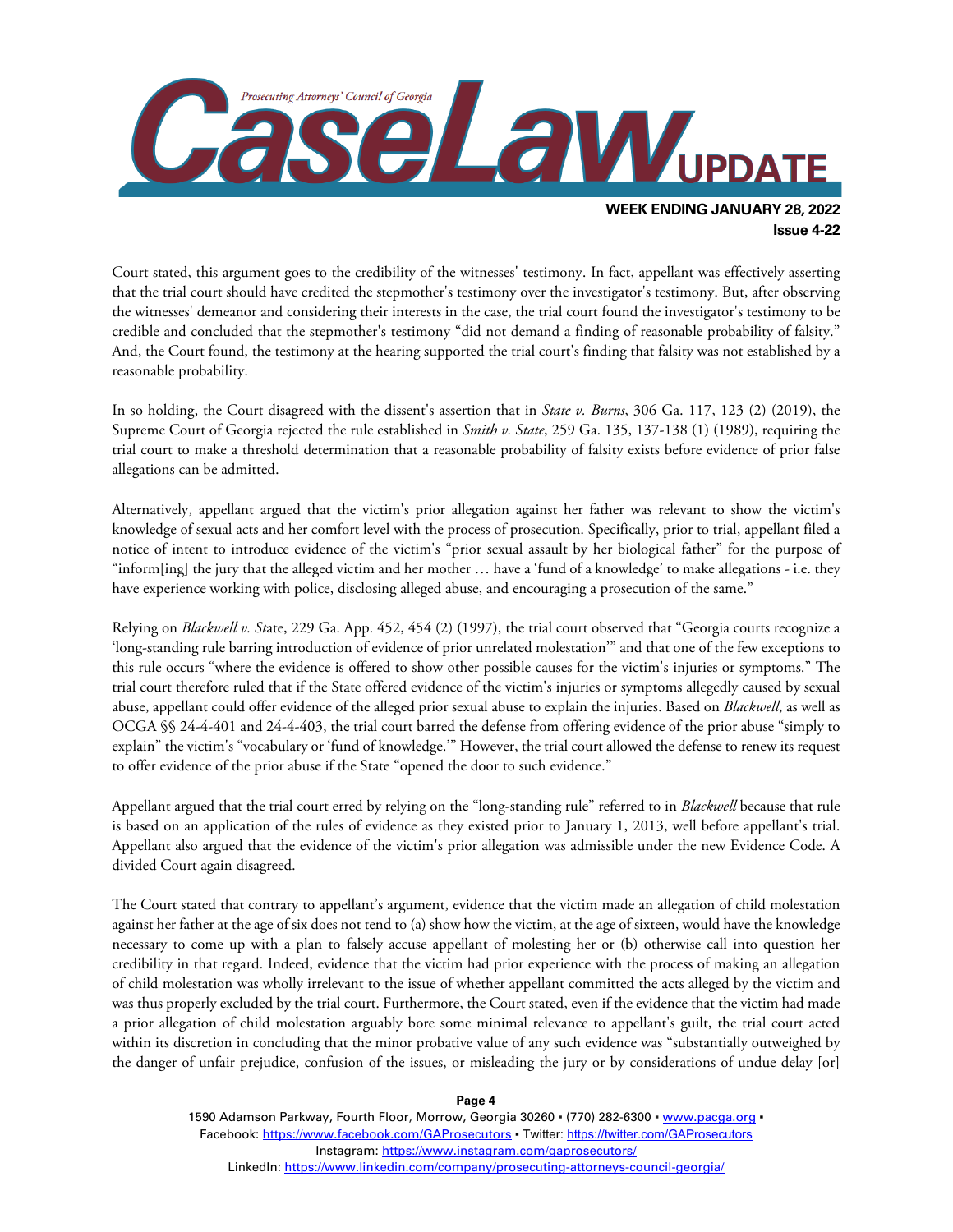

waste of time," which the trial court implicitly did by citing OCGA § 24-4-403 in its analysis. Consequently, the Court concluded, even assuming the dissent is correct that the Rape Shield Statute does not bar the admission of the prior allegation evidence, the trial court did not err in excluding the evidence under the applicable evidentiary rules.

### **Ineffective Assistance of Counsel; Closing Arguments**

*Jones v. State, A21A1372 (11/10/21)*

Appellant was convicted for hijacking a motor vehicle, armed robbery, and two counts of possession of a firearm during the commission of a felony. The evidence showed that the victim knew appellant from high school and used social media to arrange a meeting with appellant at a park in Savannah to purchase a gun from appellant. The victim drove his mother's car to the park, where he saw appellant sitting on a bench. Appellant got in the car, pointed a gun at the victim's face, and demanded "everything." Appellant took the victim's wallet, his phone, and some cash. Appellant ordered the victim to get out of the car, and another man, who had been a passenger in a car parked nearby, got into the victim's mother's car. Appellant and the other man drove off, followed by the other car.

Appellant argued that trial counsel performed deficiently by failing to object to two instances where the prosecutor gave his opinion about the veracity of the victim and appellant. In the first instance, the prosecutor discussed the difference between direct and circumstantial evidence relating to appellant's fingerprint on the hood of the stolen car. After stating that the fingerprint was direct evidence, the prosecutor stated, "Circumstantially, you can draw the inference that that means that he possessed it and the fact that it was on the hood is likely that he had closed that hood after opening it and trying to remove that One Star or On-Star, that would — you know — identify where the vehicle was. That's an inference that you are allowed to make based on the circumstances, and I am asking you specifically to make that inference. *I believe that that's what happened. I believe that is why his hand was on the hood and why we found that fingerprint there*."

The Court stated that while it is improper for counsel to state to the jury counsel's personal belief as to the veracity of a witness it is not improper for counsel to urge the jury to draw such a conclusion from the evidence. And here, the Court found, the prosecutor's comment that he believed the inference that he was asking the jury to draw — that appellant's handprint on the hood meant that appellant had possessed the car — was permissible since it was the conclusion the prosecutor wished the jury to draw from the evidence and not a statement of the prosecutor's personal belief as to the veracity of a witness.

The second instance occurred when the prosecutor responded to trial counsel's characterization of appellant's statement to police. In his statement to police, appellant denied being in Savannah at the time of the crime. In his closing argument, trial counsel conceded that appellant's denial of being in Savannah was untrue. But, he argued, "I think that's a normal denial that someone would do, that someone who is arrested or being interviewed would say, 'No, I don't know nothing about it.' I think that's a normal reaction. I think most every one of us would do it, whether we were guilty of something or not. We know that [the victim] and [appellant] met somewhere in Chatham County."

In response, the prosecutor stated: "[Trial counsel] took all of [appellant]'s statement and wrapped it up and just pitched it aside with one statement: 'I mean, of course, it's not a lie. It's a denial — you know — like everyone would do if they were being confronted or accused of a crime.' *I don't believe that and I don't think you do, either*."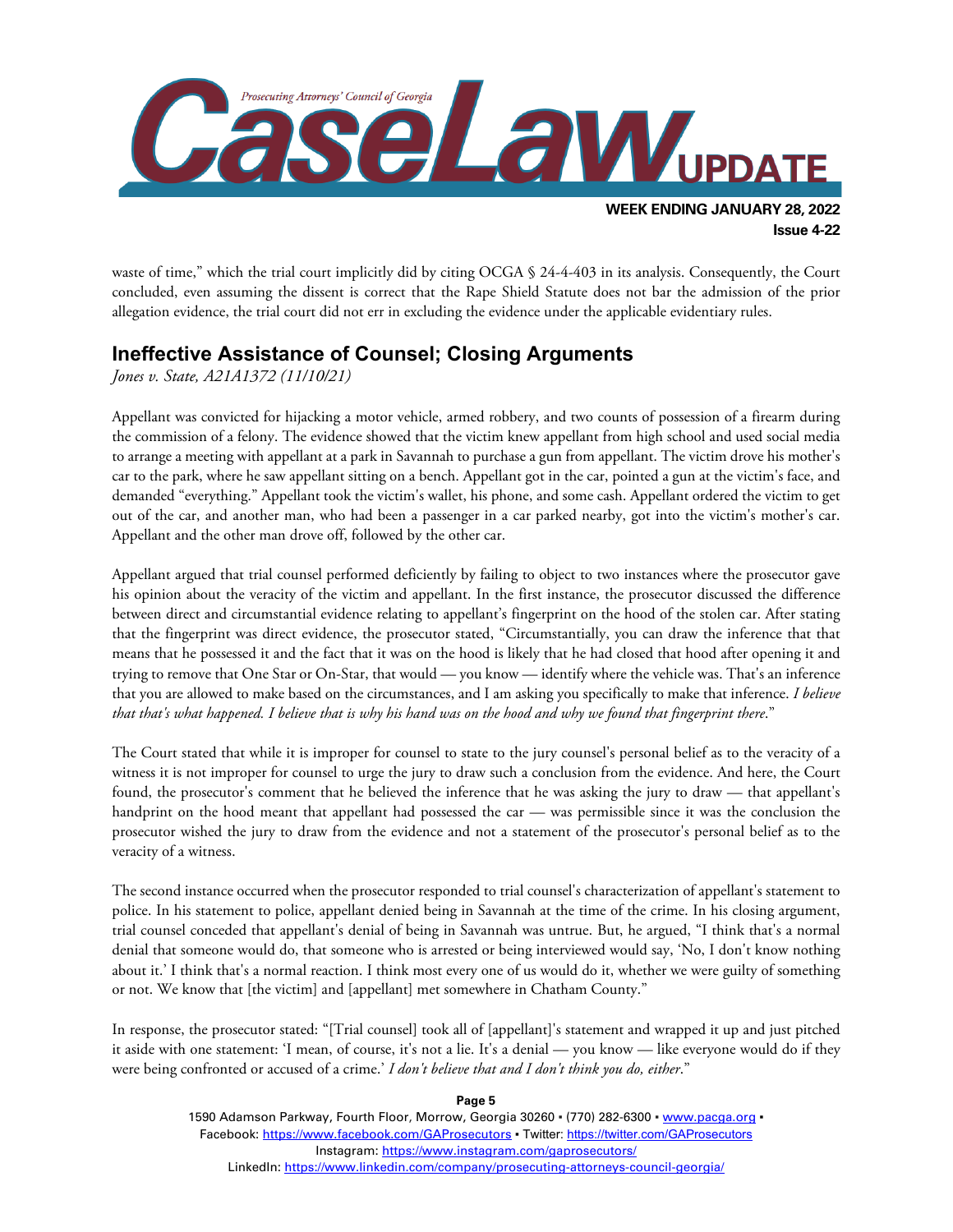

Appellant argued that in the italicized sentence, the prosecutor improperly injected his personal views about the evidence and appellant's veracity. The Court disagreed. The Court found that the sentence did not comment on the evidence or appellant's veracity. Trial counsel had explained that appellant's falsely telling police he had not been in Savannah was a "normal denial" and that trial counsel thought "most every one of us would do it." The prosecutor's response in rebuttal — that he did not believe that — was directed to trial counsel's explanation, not to appellant's veracity (which trial counsel himself had conceded was absent from the particular statement). Thus, the Court concluded, the comment made in rebuttal did not constitute an opinion about appellant's veracity; it merely urged the jury to reject trial counsel's explanation and to make its own deduction about veracity from the undisputed fact that appellant had been untruthful about being in Savannah. Consequently, since the comment was not improper, trial counsel's performance was not deficient for failing to object to the prosecutor's argument.

## **Constitutionally Excessive Bail;** *Mullinax* **Factors**

*Colemon v. State, A21A1259 (11/16/21)*

Appellant was indicted on 35 charges, including criminal attempt to commit murder and numerous counts of aggravated battery (family violence), aggravated assault, and cruelty to children in the first degree. The record showed that the trial court initially set his bond at \$150,000.00, but after another bond hearing, reduced it to \$100,000.00. In an interlocutory appeal, appellant contended that the trial court erred in denying his motion to reduce bond. Specifically, the trial court failed to grant him an appropriate bond within his financial means, which resulted in cruel and unusual pretrial punishment solely based on his poverty. The Court disagreed.

Relying on *Mullinax v. State*, 271 Ga. 112 (2) (1999), the Court stated that for purposes of the Eighth Amendment, excessive bail is defined as bail set at an amount higher than an amount reasonably calculated to insure the presence of the defendant. When fixing bail in Georgia, a trial judge's *foremost consideration* is the probability that the accused, if freed, will appear at trial and *to a lesser extent* the accused's ability to pay, the seriousness of the offense, and the accused's character and reputation. A defendant who seeks release on bail has the burden of showing roots in the community, that the defendant does not pose a significant risk of fleeing, threatening the community, committing another crime, or intimidating a witness.

First, the Court found, the trial court evidently considered appellant's ability to pay the \$100,000 bond. Appellant represented to the court that his family has property valued at \$95,000, which they can post against the bond. During the second bond hearing, the trial court questioned appellant's counsel about the family's property, about whether appellant's family members would be able to take a loan against the property to post the bond, and about the amount of money that would be required to post the bond through a bonding company. Therefore, the Court concluded, it was apparent that the trial court accounted for appellant's financial ability, and thus, the Court rejected his contention to the contrary.

Appellant also argued that the bond was necessarily excessive because the trial court imposed various conditions to ensure his presence at trial and he was nevertheless unable to afford the bond. But, the Court stated, the amount of a bond as reasonable or excessive is not susceptible to objective measurement under bright line rules. Rather, it results upon a consideration of a range of factors. The gist of the problem confronting a court in setting the amount of bail is to place the

> 1590 Adamson Parkway, Fourth Floor, Morrow, Georgia 30260 · (770) 282-6300 · [www.pacga.org](http://www.pacga.org/) · Facebook:<https://www.facebook.com/GAProsecutors> . Twitter[: https://twitter.com/GAProsecutors](https://twitter.com/GAProsecutors) Instagram[: https://www.instagram.com/gaprosecutors/](https://www.instagram.com/gaprosecutors/) LinkedIn:<https://www.linkedin.com/company/prosecuting-attorneys-council-georgia/>